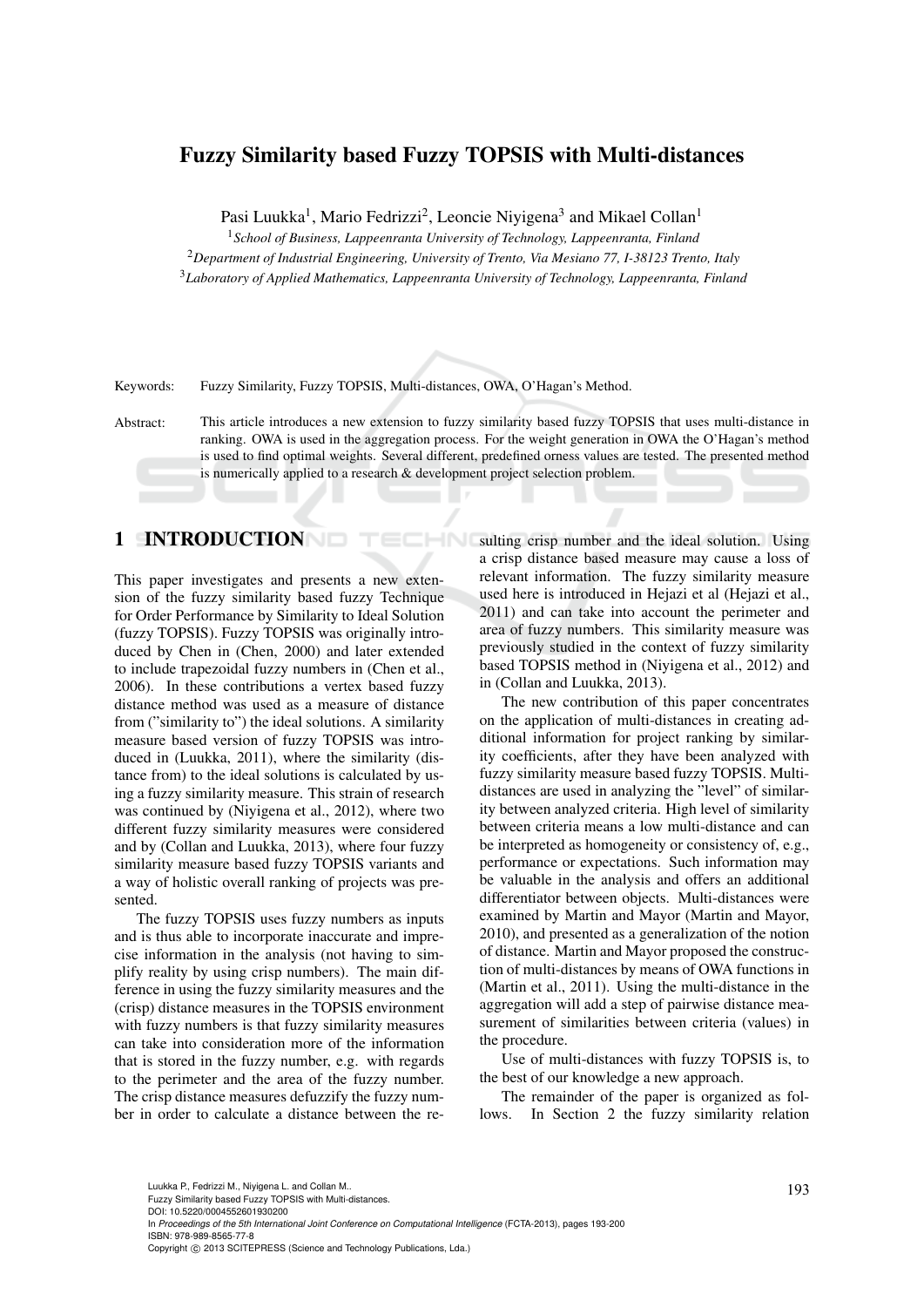between fuzzy numbers, the OWA operator, multidistances, and total ordering of fuzzy numbers are introduced. Section 3 is devoted to the description of the new approach to fuzzy TOPSIS based on fuzzy similarity and multi-distances. A numerical example is introduced in Section 4 and some conclusions in section 5 close the paper.

## 2 PRELIMINARIES

In this section some preliminary mathematical concepts, used in the MCDM method, are shortly introduced. They include: fuzzy similarity measures, the OWA-operator, and one often-used method to generate the weights for the OWA operator the O'Hagan's method. Multi-distances are defined, i.e. following the work of Martin and Mayor (Martin and Mayor, 2010) and the relationship between the OWA-operator and multi-distances is presented. Additionally, a way to find a total ordering for fuzzy numbers is shortly introduced.  $\equiv \bigwedge \equiv \equiv \Box \Box$ 

## 2.1 Fuzzy Similarity of Fuzzy Numbers

By focusing on uncertain objects like in fuzzy sets or fuzzy numbers, the notion of a fuzzy subset generalizes that of the classical subset, where the concept of similarity can be considered as a manyvalued generalization of the classical notion of equivalence (Zadeh, 1971). As an equivalence relation is a familiar way to classify similar objects, fuzzy similarity is an equivalence relation that can be used to classify multi-valued objects (Niyigena et al., 2012). The similarity measures' concept is of high importance in this work, and it is defined as follow:

**Definition 1.** For any fuzzy subset  $F \neq \emptyset$  of  $\mathbb{R}^n$ , and *for any elements*  $A, B \in F$  *the similarity measure function is defined as (Shepard, 1987):*

$$
s(A,B): F \times F \to [0,1]
$$

The defined similarity measures *s* satisfying the following properties for any  $x, y, z \in F$ ,

- $s(x, x) = s(y, y), \forall x, y \in F$  (*Reflexivity*)
- *s*(*x*, *y*) ≤ *s*(*y*, *y*), ∀*x*, *y* ∈ *F* ( *Minimality* )
- $s(x, y) = s(y, x)$  (*Symmetry*)
- If  $s(x, y) = s(x, z)$  it implies that  $s(x, y) = s(x, z)$ *s*(*y*,*z*) (*Transitivity*)

Since fuzzy numbers can be considered to be a certain type of restricted fuzzy sets, the similarity measures for generalized fuzzy numbers come from similarity measures for fuzzy sets.

Represented by Chen (Chen, 1985), a generalized trapezoidal fuzzy number's notation is  $\tilde{A}$  =  $(a, b, c, d; w)$ , where *a*,*b*,*c* and *d* are real values and  $0 < w \leq 1$ . Its membership function  $\mu_{\tilde{A}}$  satisfies the following conditions (Chen, 1985):

- 1.  $\mu_{\tilde{A}}$  is a continuous mapping from the universe of discourse  $X$  to the closed interval in [0,1]
- 2.  $\mu_{\tilde{A}} = 0$ , where  $-\infty < x \le a$
- 3.  $\mu_{\tilde{A}}$  is monotonically increasing in [*a*,*b*]
- 4.  $\mu_{\tilde{A}} = w$ , where  $b \le x \le c$
- 5.  $\mu_{\tilde{A}}$  is monotonically decreasing in  $[c, d]$
- 6.  $\mu_{\tilde{A}} = 0$ , where  $d \leq x < \infty$

Due to the fit and the applicability of similarity measures in the context of decision-making, various similarity measures have been proposed for the calculation the degree of similarity between fuzzy numbers of (Chen, 1985). In this work, a rather recently introduced similarity measure by Hejazi *et al* in (Hejazi et al., 2011) is used. The similarity measure takes in consideration the perimeter and area of fuzzy numbers. The similarity measure is denoted  $s(M,N)$ , and involves fuzzy numbers  $M = (m_1, m_2, m_3, m_4; \omega_m)$  and  $N = (n_1, n_2, n_3, n_4; \omega_n)$  with  $0 \le m_1 \le m_2 \le m_3 \le$  $m_4 \leq 1$ ,  $0 \leq n_1 \leq n_2 \leq n_3 \leq n_4 \leq 1$ , and  $M(x_i)$ and  $N(x_i)$  their corresponding membership functions with  $i \in \{1,2,3,4\}$  for generalized trapezoidal fuzzy numbers, where  $\omega_m$  and  $\omega_n$  are their corresponding heights. The definition is as follows:

$$
s(M,N) = (1 - \frac{\sum_{i=1}^{4} |m_i - n_i|}{4})
$$
  
 
$$
\times \frac{\min(p(m), p(n))}{\max(p(m), p(n))}
$$
  
 
$$
\times \frac{\min(a(m), a(n)) + \min(\omega_m, \omega_n)}{\max(a(m), a(n)) + \max(\omega_m, \omega_n)} (1)
$$

Where the values  $p(m)$  and  $p(n)$  represent the perimeters of the trapezoidal fuzzy numbers *M* and *N*, and are defined as:

$$
p(m) = \sqrt{(m_1 - m_2)^2 + \omega_m^2} + \sqrt{(m_3 - m_4)^2 + \omega_m^2}
$$
  
+  $(m_3 - m_2) + (m_4 - m_1)$ 

and

$$
p(n) = \sqrt{(n_1 - n_2)^2 + \omega_n^2} + \sqrt{(n_3 - n_4)^2 + \omega_n^2} + (n_3 - n_2) + (n_4 - n_1)
$$

The values  $a(m)$  and  $a(n)$  represent the areas of the trapezoidal fuzzy numbers *M* and *N*, they are defined as:

$$
a(m) = \frac{1}{2}\omega_m(m_3 - m_2 + m_4 - m_1),
$$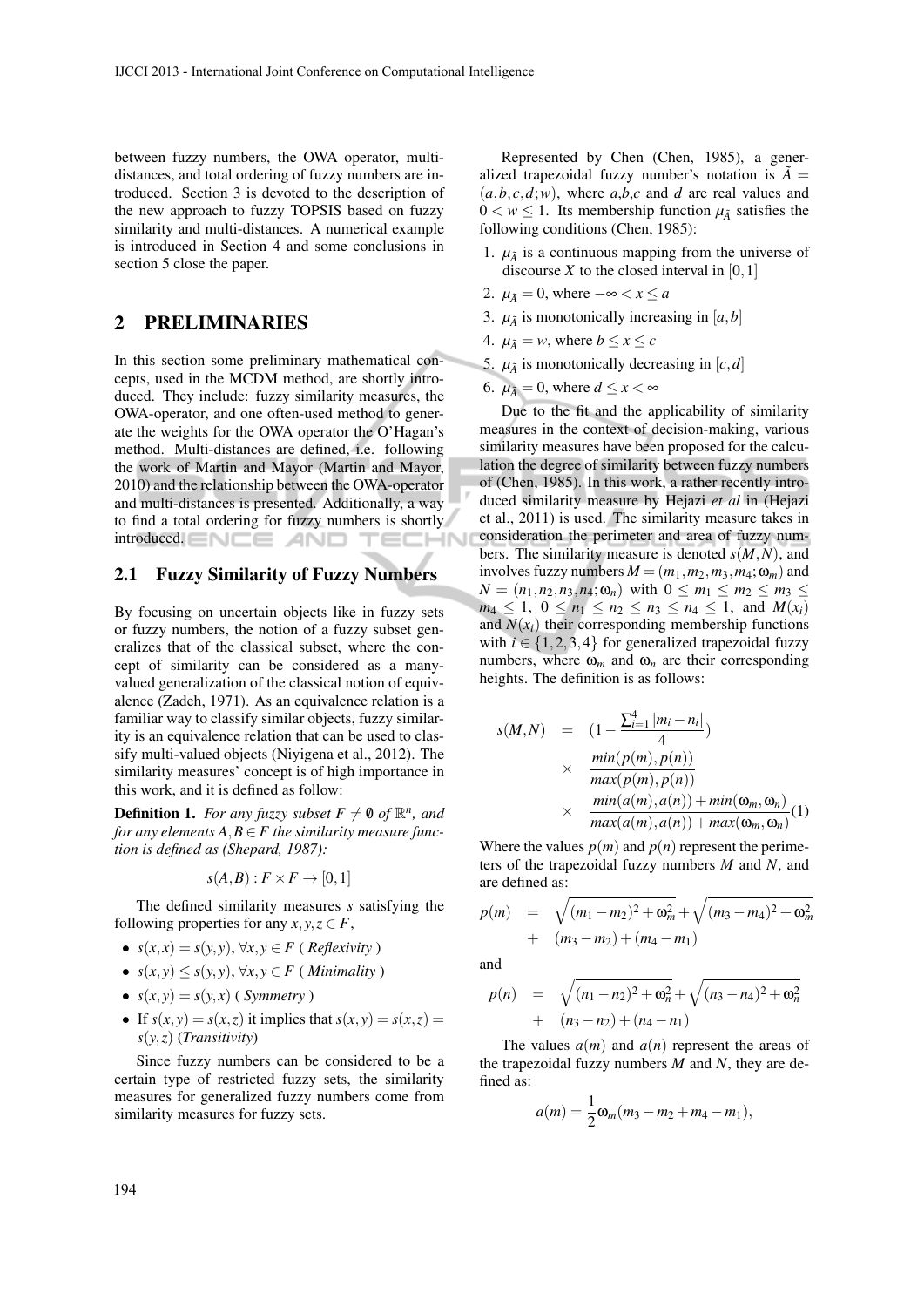and

$$
a(m) = \frac{1}{2}\omega_n(n_3 - n_2 + n_4 - n_1).
$$

Notice that the result of the above similarity measure  $s(M,N)$  belongs to the unit interval [0,1] and the larger the value of the similarity measure is, the stronger is the similarity between the fuzzy numbers *M* and *N*.

#### 2.2 The OWA Operator

In 1988 Yager introduced a new aggregation operator, called ordered weighted averaging operator(OWA) (Yager, 1988) and formalized it as follows:

An ordered weighted averaging (OWA) operator of dimension *m* is a mapping  $R^m \to R$  that has associated weighting vector  $W = [w_1, w_2, ..., w_m]$  of dimension *m* with

$$
\sum_{i=1}^{m} w_i = 1, w_i \in [0, 1] \text{ and } 1 \le i \le m
$$
  
such that:  

$$
OWA(a_1, a_2, ..., a_m) = \sum_{i=1}^{m} w_i b_i
$$
 (2)

where  $b_i$  is the *i*−th largest element of the collection of objects  $a_1, a_2, ..., a_m$ . The function value  $OWA(a_1, a_2, ..., a_m)$  determines the aggregated values of arguments  $a_1, a_2, ..., a_m$ . One of the measures related to the OWA is the so called "orness" measure. For a given weighting vector  $W = [w_1, w_2, ..., w_m]^T$ the measure of orness of the OWA aggregation operator for *W* is given as

*orness*(*W*) = 
$$
\frac{1}{m-1} \sum_{i=1}^{m} (m-i)w_i
$$
. (3)

It can be observed that the weighting vector has an important role in the OWA operator; next the O'Hagan's method for generating the weights is shortly presented. In 1988 O'Hagan (O'Hagan, 1988) introduced a technique for computing the weights in OWA. The procedure for obtaining the aggregation assumes a predefined degree of orness the weights are obtained by maximizing the entropy  $-\sum_{i=1}^{m} w_i ln(w_i)$ . The solution is based on the constrained optimization problem

maximize 
$$
-\sum_{i=1}^{m} w_i ln(w_i)
$$
  
subject to 
$$
\alpha = \frac{1}{m-1} \sum_{i=1}^{m} (m-1) w_i
$$

$$
\sum_{i=1}^{m} w_i = 1 \text{ and } w_i \ge 0.
$$

The above constrained optimization problem can be solved by using different methods. Here an analytical solution introduced by (Fullér and Majlander, 2001) is used. Below this weighting scheme is presented:

- a. if  $m = 2$ , implies that  $w_1 = \alpha$  and  $w_2 = 1 \alpha$
- b. if  $\alpha = 0$  or  $\alpha = 1$  implies that the corresponding weighting vectors are  $w = (0, ...0, 1)$  or  $w =$  $(1,0,\ldots,0)$  respectively.
- c. if  $m > 3$  and  $0 < \alpha < 1$  then, we have,

$$
w_i = (w_1^{m-i} \cdot w_m^{i-1})^{\frac{1}{m-1}}
$$
  
\n
$$
w_m = \frac{((m-1)\cdot \alpha - m) \cdot w_1 + 1}{(m-1)\cdot \alpha + 1 - m \cdot w_1}
$$
  
\n
$$
w_1[(m-1)\cdot \alpha + 1 - m \cdot w_1]^m = ((m-1)\cdot \alpha)^{m-1} \cdot [((m-1)\cdot \alpha - m)\cdot w_1 + 1]
$$

For  $m \geq 3$ , the weights are computed by obtaining the first weight, followed by the last weight of the weighting vector, before other weights are computed.

ILOGY PUBLIC*A*TIONS

#### 2.3 Multi-distances

A multi-distance is a representation of the notion of multi-argument distances. The set *X* is a union of all *m*-dimensional lists of elements of *X*, multi-distance is defined as a function  $D: X \to [0, \infty)$  on a non empty set *X* provided that the following properties are satisfied for all *m* and  $x_1, x_2, ..., x_m, y \in X$ 

- c1.  $D(x_1, x_2, \ldots, x_m) = 0$  if and only if  $x_i = x_j$  for all  $i, j = 1, 2, ..., m$
- c2.  $D(x_1, x_2, ..., x_m) = D(x_{\sigma(1)}, x_{\sigma(2)}, ..., x_{\sigma(m)})$  for any permutation  $\sigma$  of *i*,  $j = 1, 2, \ldots, m$
- c3.  $D(x_1, x_2,...,x_m) \leq D(x_1, y) + D(x_2, y) + ...$  $D(x_m, y)$ .

We say that *D* is a strong multi-distance if it satisfies  $c1, c2$ , and

$$
c3^{\star} D(\vec{x}_1, \vec{x}_2, ..., \vec{x}_m) \leq D(\vec{x}_1, \vec{y}) + D(\vec{x}_2, \vec{y}) + ... + D(\vec{x}_m, \vec{y}).
$$
 for all  $\vec{x}_1, \vec{x}_2, ..., \vec{x}_m, \vec{y} \in X$ 

In application contexts, the estimation of distances between more than two elements of the set *X* can be constructed using multi-distances by means of the OWA operator as suggested by Martin and Mayor (Martin and Mayor, 2010).

$$
D_{w}(x_{1}, x_{2}, \cdots, x_{m}) = OWA_{w}(d(x_{1}, x_{2}), d(x_{2}, x_{3}), \ldots, d(x_{m-1}, x_{m})) \qquad (4)
$$

In this case, elements  $x_1, x_2, \dots, x_m$  are obtained from the similarity measure (1), and the distance applied is  $d(x, y) = |x - y|$ .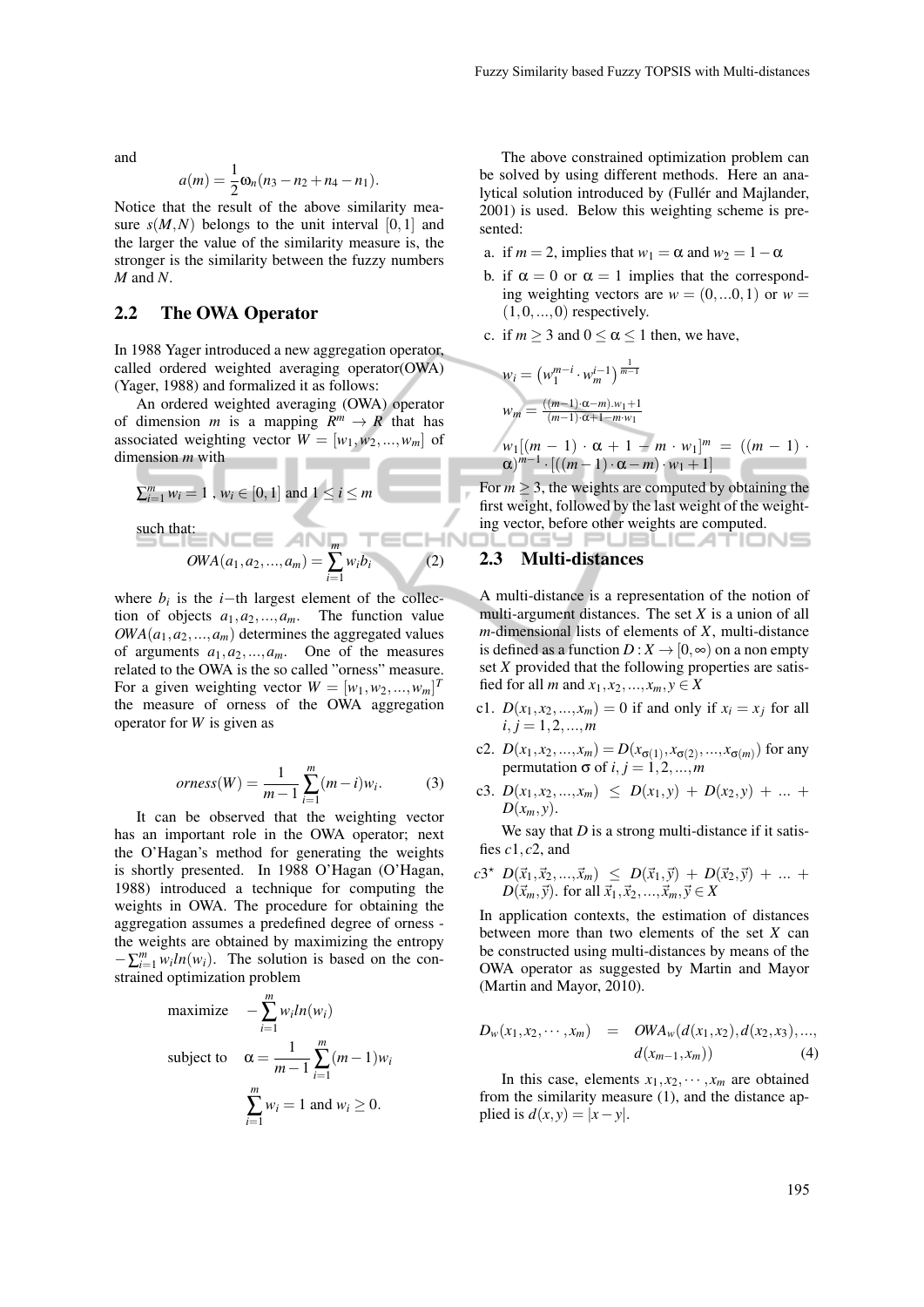#### 2.4 Total Ordering of Fuzzy Numbers

Set inclusion of fuzzy sets is only a partial order, where all fuzzy sets are not comparable. Kaufman and Gupta (Kaufman and Gupta, 1988) propose that when trying to find a *total order* or *linear order* for fuzzy numbers, where all fuzzy numbers and fuzzy intervals are comparable, we have to first check that it is possible to find a linear order by giving different emphases to different properties of fuzzy sets. To reach a *total order* or a *linear order* of fuzzy numbers, an importance order must be given to three criteria. If the first criterion does not give a unique linear order, then the second criterion should be used. One continues in this way as long as it is needed. The description of the three different criteria is given below:

 $1^{st}$ The removal: Let us consider an ordinary number  $k \in \mathbb{R}$  and a fuzzy number *A*. The left side removal of *A* with respect to *k*, denoted by  $R_l(A, k)$ , is defined as the area bounded by *k* and the left side of the fuzzy number *A*. Similarly, the right side removal,  $R_r(A, k)$  is defined. The removal of the fuzzy number *A* with respect to *k* is defined as the mean of  $R_l(A, k)$  and  $R_r(A, k)$ . Thus,

$$
R(A,k) = \frac{1}{2}(R_I(A,k) + R_r(A,k)).
$$
 (5)

The position of *k* can be located anywhere on the *x*-axis including  $k = 0$ . By definition, the areas are positive quantities, but here they are evaluated by integration taking into account the position (negative, zero, or positive) of the variable *x*; therefore,  $R(A, k)$  can be positive, negative or null.

Our first criterion, therefore, will be this removal with respect to *k*. However, two different fuzzy numbers can have the same removal with respect to the same *k*. In fact, this criterion decomposes a set of fuzzy numbers into classes having the same removal number.

The removal number  $R(A, k)$  defined in this criterion, relocated to  $k = 0$  is equivalent to an "ordinary representative" of the fuzzy number. In the case of a triangular fuzzy number this ordinary representative is given by:

$$
\widehat{A} = \frac{a_1 + 2a_2 + a_3}{4},\tag{6}
$$

where  $A = (a_1, a_2, a_3)$ .

2 *nd The mode*: In each class of fuzzy numbers, one should look for the mode, and these modes will generate sub-classes. If the fuzzy numbers under consideration have a non-unique mode, one takes the mean position of the modal values. It must be noted that this is only one way of obtaining sub-classes, and one may need the following third divergence criterion for further sub-classification.

3 *rd The divergence*: The consideration of the divergence around the mode in each sub-class leads to the sub-sub-classes, and this criterion may be sufficient to obtain the final linear ordering of fuzzy numbers.

When one orders fuzzy numbers to size order, one proceeds as follows. Apply the above presented criteria in the exact given order, such that if the unique linear order is not obtained then move to the next criterion.

# 3 FUZZY SIMILARITY BASED FUZZY TOPSIS WITH MULTI-DISTANCES

Fuzzy extension to the Technique for Order Performance by Similarity to Ideal Solution (TOPSIS) was presented by Chen (Chen, 2000) and it has been extended to solve problems involving trapezoidal fuzzy numbers and applied, e.g., to solving the supplier selection problems (Chen et al., 2006). It is a Multiple Criteria Decision Making (MCDM) method (Chen et al., 2006) (Socorro and Lamata, 2007) useful in ranking objects, based on the similarity of the object characteristics to the characteristics of an ideal object (ideal solution). The method is based on the idea that objects are ranked higher the shorter their distance is from the *Fuzzy Positive Ideal Solution (FPIS)* and the further away they are from the *Fuzzy Negative Ideal Solution (FNIS)*. One advantage of having extended the TOPSIS method to the fuzzy environment is that a linguistic assessment can be properly used, instead of being constrained into using only numerical values; linguistic variables can be mapped to corresponding fuzzy numbers (Chen, 2000),(Chen et al., 2006).

Solution to the project selection problem, when using the *TOPSIS* approach, can be presented by considering a situation of a finite set of projects  $P = \{P_i | i = 1, 2, ..., m\}$  which need to be evaluated by a committee of decision-makers  $D = \{D_l | l = \}$  $1, 2, \ldots, k$ , by considering a finite set of given criteria  $C = \{C_j | j = 1, 2, ..., n\}.$ 

Let us consider a decision matrix representing a set of performance ratings of each alternative project  $P_i$ ,  $i = 1, 2, \dots, m$  with respect to each criterion  $C_j$ ,  $j =$ 1,2,...,*n*, as follows (Cui et al., 2011):

$$
\mathbf{X} = \left[ \begin{array}{cccc} x_{11} & x_{12} & \dots & x_{1n} \\ x_{21} & x_{22} & \dots & x_{2n} \\ \dots & \dots & \dots & \dots \\ x_{m1} & x_{m2} & \dots & x_{mn} \end{array} \right]
$$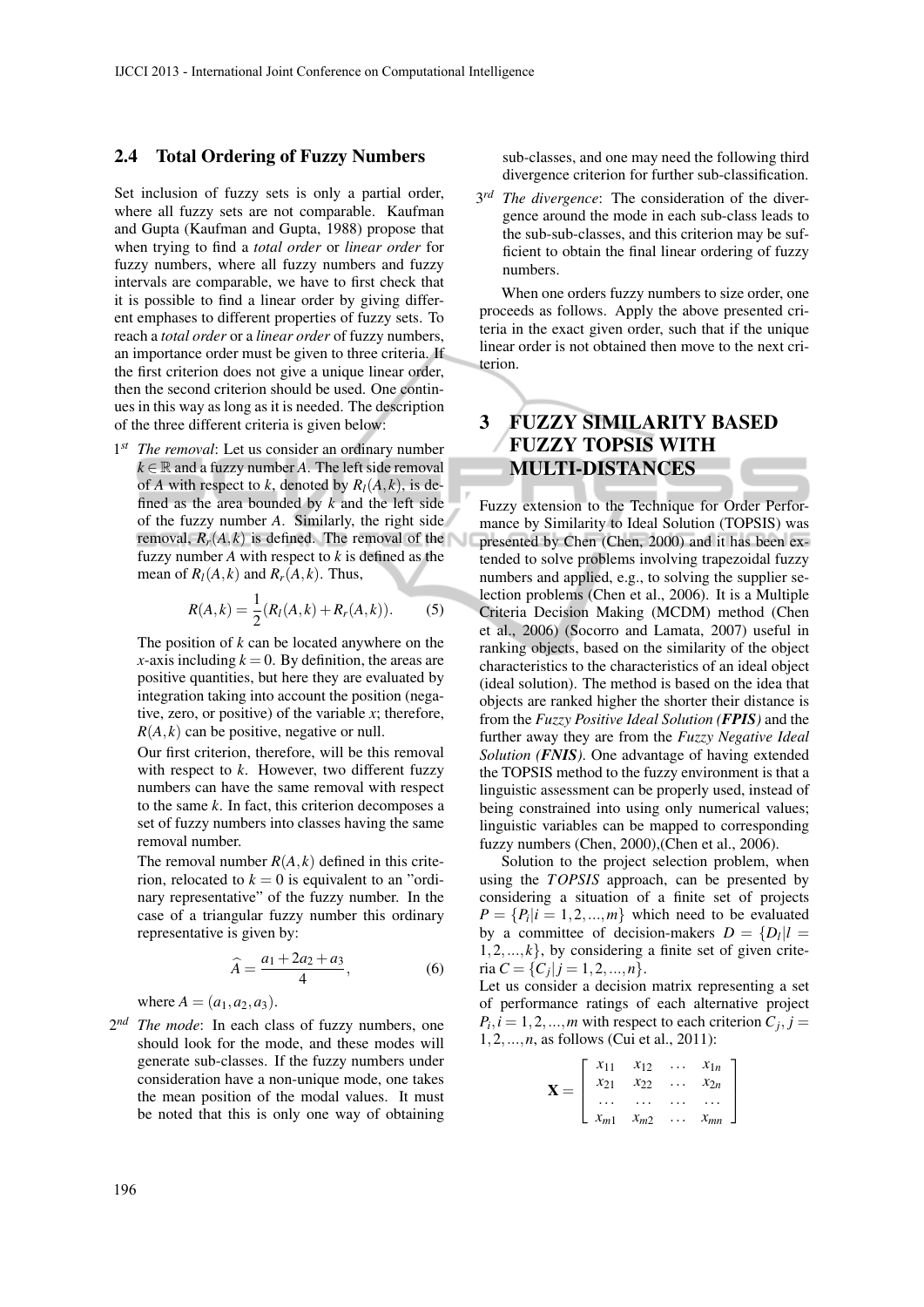Let us also assume the weight  $w_j$  of the *j*−th criterion  $C_j$ , such that the weight vector is represented as follows:

$$
\mathbf{W} = \left[ \begin{array}{ccc} w_1, & w_2, & \ldots, & w_n \end{array} \right]
$$

Where *m* rows represent *m* possible alternatives, *n* columns represent *n* relevant criteria, and  $x_{ij}$  represent the performance rating of the *i*−th project *P<sup>i</sup>* with respect to the *j*−th criterion  $C_j$ . The above fuzzy ratings for each decision-maker  $D_l$ ,  $l = 1, 2, ..., k$  are represented by positive trapezoidal fuzzy numbers  $\hat{R}_l = (a_l, b_l, c_l, d_l), l = 1, 2, \dots, k$  with the respective membership function  $\mu_{\hat{R}_l}(x)$ . As the rating  $\hat{R}_l =$  $(a_l, b_l, c_l, d_l)$  is for the *l*−th decision-maker, the aggregated fuzzy number that can stand for all decisionmakers' rating is:

$$
\hat{R} = (a, b, c, d)
$$

with:

 $a = \min_{l} \{a_{l}\}, b = \frac{1}{k} \sum_{l=1}^{k} b_{l}, c = \frac{1}{k} \sum_{l=1}^{k} c_{l}, d =$  $\max_l \{d_l\}.$  The fuzzy rating and importance weight of the *l*−th decision-maker can respectively be represented by  $x_{ijl} = (a_{ijl}, b_{ijl}, c_{ijl}, d_{ijl})$  and  $\hat{w} = (w_{j11}, w_{j12}, w_{j13}, w_{j14})$  with  $i = 1, 2, ..., m; j =$ 1,2,...,*n*. Then, the aggregated fuzzy ratings  $x_{ij}$  of alternatives with respect to each criterion are:

$$
x_{ij}=(a_{ij},b_{ij},c_{ij},d_{ij}),
$$

calculated as:  $a_{ij} = \min_l \{a_{ijl}\}, b_{ij} = \frac{1}{k} \sum_{l=1}^k b_{ijl}, c_{ij} =$  $\frac{1}{k} \sum_{l=1}^{k} c_{ijl}$ ,  $d_{ij} = \max_{l} \{d_{ijl}\}$ . The aggregated fuzzy weight  $\hat{w}_j$  of each criterion can be calculated as :

$$
\hat{w}_j = (w_{j1}, w_{j2}, w_{j3}, w_{j4})
$$

with  $w_{j1} = \min_l \{w_{jl1}\}, w_{j2} = \frac{1}{k} \sum_{l=1}^k w_{jl2}, w_{j3} =$  $\frac{1}{k} \sum_{l=1}^{k} w_{jl3}, w_{j4} = \max_{l} \{w_{jl4}\}.$  After aggregation the decision matrix and the weight vector are of the following form  $X = \{x_{ij}\}_{m \times n}$  and  $W = \{w_j\}_{1 \times n}$ , where  $i = 1, 2, ..., m$  and  $j = 1, 2, ..., n$ .

These matrices' elements are given by positive trapezoidal fuzzy numbers as :

$$
x_{ij} = (a_{ij}, b_{ij}, c_{ij}, d_{ij})
$$
 and  $w_j = (w_{j1}, w_{j2}, w_{j3}, w_{j4})$ .  
The linear scale transformation is used to transform  
the various criteria scales into comparable scales in  
order to avert overly complex mathematical opera-  
tions in a decision process. By dividing the set of  
criterion into *benefit criteria B*, where the larger the  
rating, the greater the preference and *cost criteria C*,  
where the smaller the rating, the greater the prefer-  
ence. A normalization method designed to preserve  
the property in which the elements are normalized  
trapezoidal fuzzy numbers is used. The normalized  
value of  $x_{ij}$  is  $r_{ij}$ , and the normalized fuzzy decision  
matrix is then represented as:

$$
R = [r_{ij}]_{m \times n} \tag{7}
$$

with

$$
r_{ij} = \left(\frac{a_{ij}}{d_j^+}, \frac{b_{ij}}{d_j^+}, \frac{c_{ij}}{d_j^+}, \frac{d_{ij}}{d_j^+}\right), j \in B
$$
  

$$
r_{ij} = \left(\frac{a_j^-}{d_{ij}}, \frac{a_j^-}{c_{ij}}, \frac{a_j^-}{b_{ij}}, \frac{a_j^-}{a_{ij}}\right), j \in C
$$

 $\text{where } d_j^+ = \max_i \{d_{ij}\}, j \in B \text{ and } a_j^- = \min_i \{a_{ij}\}, j \in B$ *C*. The weighted normalized value of  $r_{ij}$  is called  $v_{ij}$ , and by considering the importance of each criterion, the weighted normalized fuzzy decision matrix is represented as:

$$
V = [v_{ij}]_{m \times n} \tag{8}
$$

where  $v_{ij} = r_{ij} \cdot w_j$ . For all *i*, *j*, the elements  $v_{ij}$  are now normalized positive trapezoidal fuzzy numbers.

Next, the ideal solutions must be determined and taken from the given criteria which are linguistically expressed, they are commonly referred to as *Fuzzy Positive Ideal Solution (FPIS)* and *Fuzzy Negative Ideal Solution (FNIS)*. By considering a finite set of given criteria  $C = \{C_j | j = 1, 2, ..., n\}$ , the ways to select the  $FPIS(P^+)$  and the  $FNIS(P^-)$  come from the weighted normalized decision matrix  $V = (v_{ij})_{m \times n}$ , where the obtained weighted normalized values  $v_{ij}$ are fuzzy numbers expressed as:

$$
v_{ij} = (v_{ij1}, v_{ij2}, v_{ij3}, v_{ij4})
$$

The fuzzy positive-ideal solution  $P^+$  and the fuzzy negative-ideal solution *P* <sup>−</sup>, respectively are:

$$
P^{+} = [v_1^{+}, v_2^{+}, ..., v_n^{+}]
$$
 (9)

$$
P^- = [\nu_1^-, \nu_2^-, ..., \nu_n^-]
$$
 (10)

One way for choosing the  $FPIS$   $(P^+)$  and the  $FNIS$  $(P^-)$  have been explained in (Luukka, 2011), and is given as follows:

Every element of  $P^+$  is the maximum for all *i* weighted normalized value , and every element of *P* − is the minimum for all *i* weighted normalized value:

$$
v_j^+ = (\max_i v_{ij1}, \max_i v_{ij2}, \max_i v_{ij3}, \max_i v_{ij4}) \quad (11)
$$

$$
v_j^- = (\min_i v_{ij1}, \min_i v_{ij2}, \min_i v_{ij3}, \min_i v_{ij4}) \qquad (12)
$$

This was also considered in our approach. The similarity measure between each project and the ideal solutions  $P^+$  and  $P^-$  will be needed later, when calculating the closeness coefficients to determine the ranking order of all possible alternative projects.

The similarities  $s_i^+$  from the positive and negative ideal solution are calculated as:

$$
s_i^+ = \{s_{i1}(v_{i1}, v_1^+), s_{i2}(v_{i2}, v_2^+), \cdots, s_{in}(v_{in}, v_n^+)\}\ (13)
$$

$$
s_i^- = \{s_{i1}(v_{i1}, v_1^-), s_{i2}(v_{i2}, v_2^-), \cdots, s_{in}(v_{in}, v_n^+)\}\ (14)
$$

where for similarity we used the similarity measure from equation (1).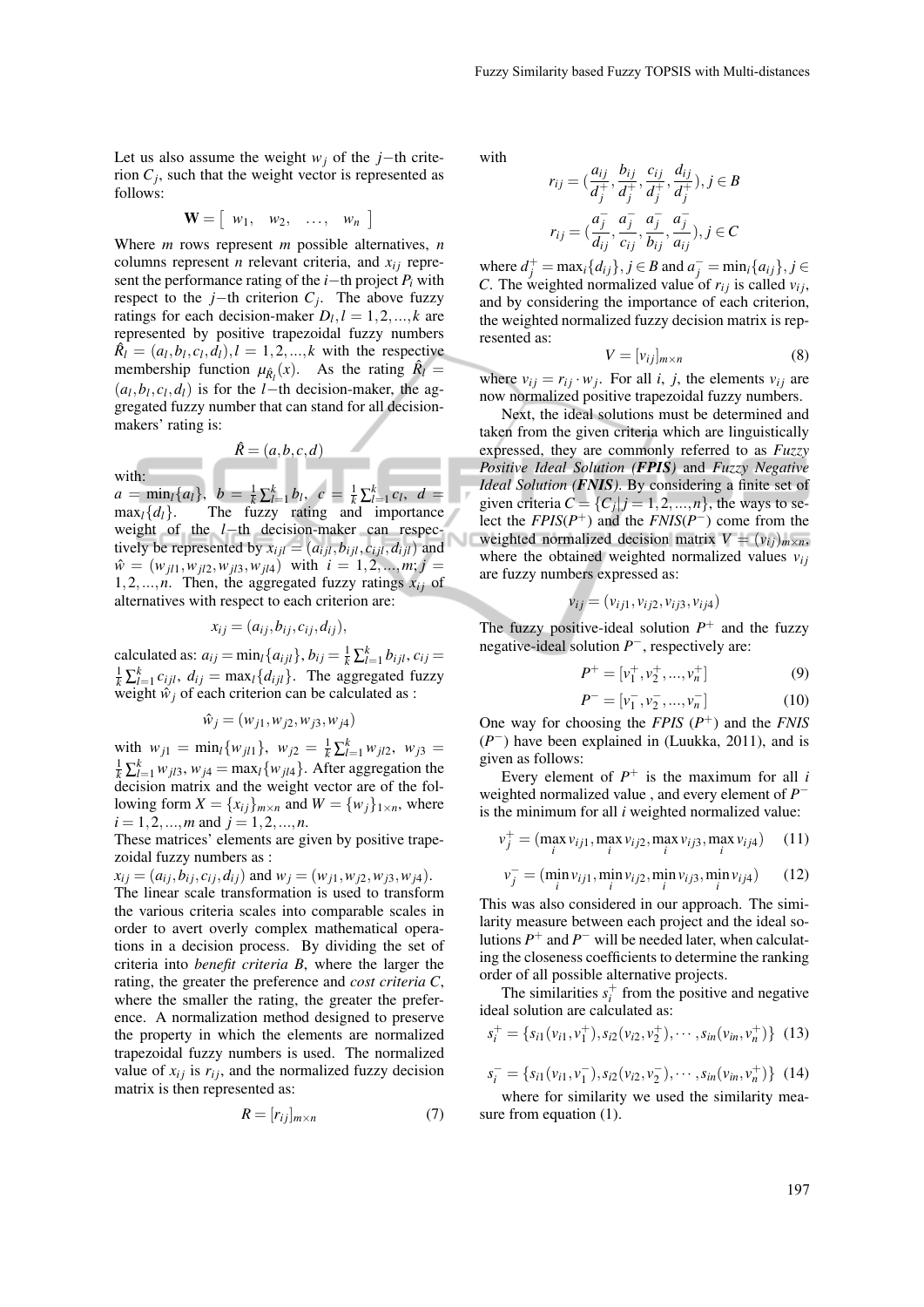| Project  | $C_1$                | $C_2$                   | $C_3$                | $C_4$    |
|----------|----------------------|-------------------------|----------------------|----------|
| $P_1$    | (53, 62, 68, 78)     | (43, 50, 55, 63)        | (115, 128, 128, 141) | 0.06     |
| $P_{2}$  | (83, 98, 108, 123)   | (85, 100, 110, 125)     | (126, 140, 140, 154) | 0.0594   |
| $P_3$    | (157, 185, 204, 231) | (170, 200, 220, 250)    | (170, 189, 189, 208) | 18       |
| $P_4$    | (204, 240, 268, 300) | (170, 200, 220, 250)    | (164, 182, 182, 200) | 0.54     |
| $P_5$    | (259, 305, 336, 381) | (510, 600, 660, 750)    | (209, 232, 232, 255) | 3.10     |
| $P_6$    | (85, 100, 110, 125)  | (85, 100, 110, 125)     | (185, 206, 206, 227) | 5        |
| $P_7$    | (259, 305, 336, 381) | (510, 600, 660, 750)    | (209, 232, 232, 255) | 3.10     |
| $P_8$    | (94, 110, 121, 138)  | (85, 100, 110, 125)     | (177, 197, 197, 217) | 1.58     |
| $P_{9}$  | (140, 165, 182, 206) | (153, 180, 198, 225)    | (238, 264, 264, 290) | 17.15    |
| $P_{10}$ | (190, 223, 245, 279) | (323, 380, 418, 475)    | (257, 285, 285, 314) | 1.65     |
| $P_{11}$ | (60, 70, 77, 88)     | (68, 80, 88, 100)       | (148, 164, 164, 180) | 10.03    |
| $P_{12}$ | (91, 107, 118, 134)  | (85, 100, 110, 125)     | 144, 160, 160, 176   | 2.39     |
| $P_{13}$ | (247, 290, 319, 363) | (34, 40, 44, 50)        | (297, 330, 330, 363) | $\Omega$ |
| $P_{14}$ | (370, 435, 479, 544) | (595, 700, 770, 875)    | (338, 375, 375, 413) | 278.25   |
| $P_{15}$ | (166, 195, 215, 244) | (425, 500, 550, 625)    | (279, 310, 310, 341) | 320.25   |
| $P_{16}$ | (221, 260, 286, 325) | (255, 300, 330, 375)    | (315, 350, 350, 385) | 39.66    |
| $P_{17}$ | (235, 277, 305, 346) | (298, 350, 385, 438)    | (311, 346, 346, 381) | 72.48    |
| $P_{18}$ | (281, 330, 363, 413) | (468, 550, 605, 688)    | (331, 368, 368, 405) | 231      |
| $P_{19}$ | (344, 405, 446, 506) | (680, 800, 880, 1000)   | (365, 406, 406, 447) | 414.75   |
| $P_{20}$ | (451, 530, 583, 663) | (978, 1150, 1265, 1438) | (394, 438, 438, 482) | 651      |

Table 1: Evaluation of R & D projects.

These similarity vectors are then aggregated using OWA, as follows:

$$
S_{iw}^+ = OWA_w(s_{i1}^+, s_{i2}^+, \cdots, s_{in}^+) \tag{15}
$$

$$
S_{iw}^- = OWA_w(s_{i1}^-, s_{i2}^-, \cdots, s_{in}^-)
$$
 (16)

Besides this we also aggregate  $s_i^+$  vector by using multi-distance as

$$
D_{iw}^{+}(s_{i1}^{+}, s_{i2}^{+}, \cdots, s_{in}^{+}) = OWA_{w}(d(s_{i1}^{+}, s_{i2}^{+}), d(s_{i2}^{+}, s_{i3}^{+}), \ldots, d(s_{i(n-1)}^{+}, s_{in}^{+}))
$$
(17)

In the closeness coefficient we now want to take both into account, the similarities from the positive and the negative ideal solution but also the multidistance. This is now done by modifying the closeness coefficient in form given in equation (18). The closeness coefficients of the alternative project  $P_i$  with respect to the positive ideal solution by using the distance matrix  $(CC<sub>i</sub>)$  are defined as:

$$
CC_{i} = \frac{S_{iw}^{-} + D_{iw}^{+}}{D_{iw}^{+} + S_{iw}^{+} + S_{iw}^{-}}, i = 1, 2, ..., m \qquad (18)
$$

Next we rank the projects by closeness coefficients, now using ascending order.

For all  $i = 1, 2, ..., m$  and  $j = 1, 2, ..., n$ . Different steps for the given *TOPSIS* algorithm can be presented as follows:

Step1: Form a decision-makers' committee, and identify the evaluation criteria.

Step2: Choose the appropriate linguistic variables for the importance weight of the criteria and the linguistic ratings for alternative projects.

- Step3: Aggregate the weight of criteria to get the aggregated fuzzy weight  $\hat{w}_i$  of the criterion  $C_i$  and join the decision-makers' ratings to get the aggregated fuzzy rating  $x_{ij}$  of the project  $P_i$  in consideration of the criterion *C<sup>j</sup>* .
- Step4: Construct the fuzzy decision matrix and the normalized fuzzy decision matrix.
- Step5: Construct the weighted normalized fuzzy decision matrix.
- Step6: Determine the fuzzy positive (and negative) ideal solution *FPIS* (and *FNIS*).
- Step7: Construct the similarity matrix by calculating the similarity measure of each project from the *FPIS* (and *FNIS*).
- Step8: Calculate aggregated similarity values for each project wrt. *FPIS* and *FNIS* by using OWA.
- Step9: Calculate multi-distance value for each project wrt. *FPIS*.
- Step10: Calculate the closeness coefficient for each project in order to determine the projects' ranking order.

## 4 NUMERICAL EXAMPLE

This numerical example uses the same data that is also used in (Hassanzadeh et al., 2012). A pharmaceutical company can select a certain number of projects to invest in from among 20 R & D projects. Criteria that are used in the example come from costs, revenues,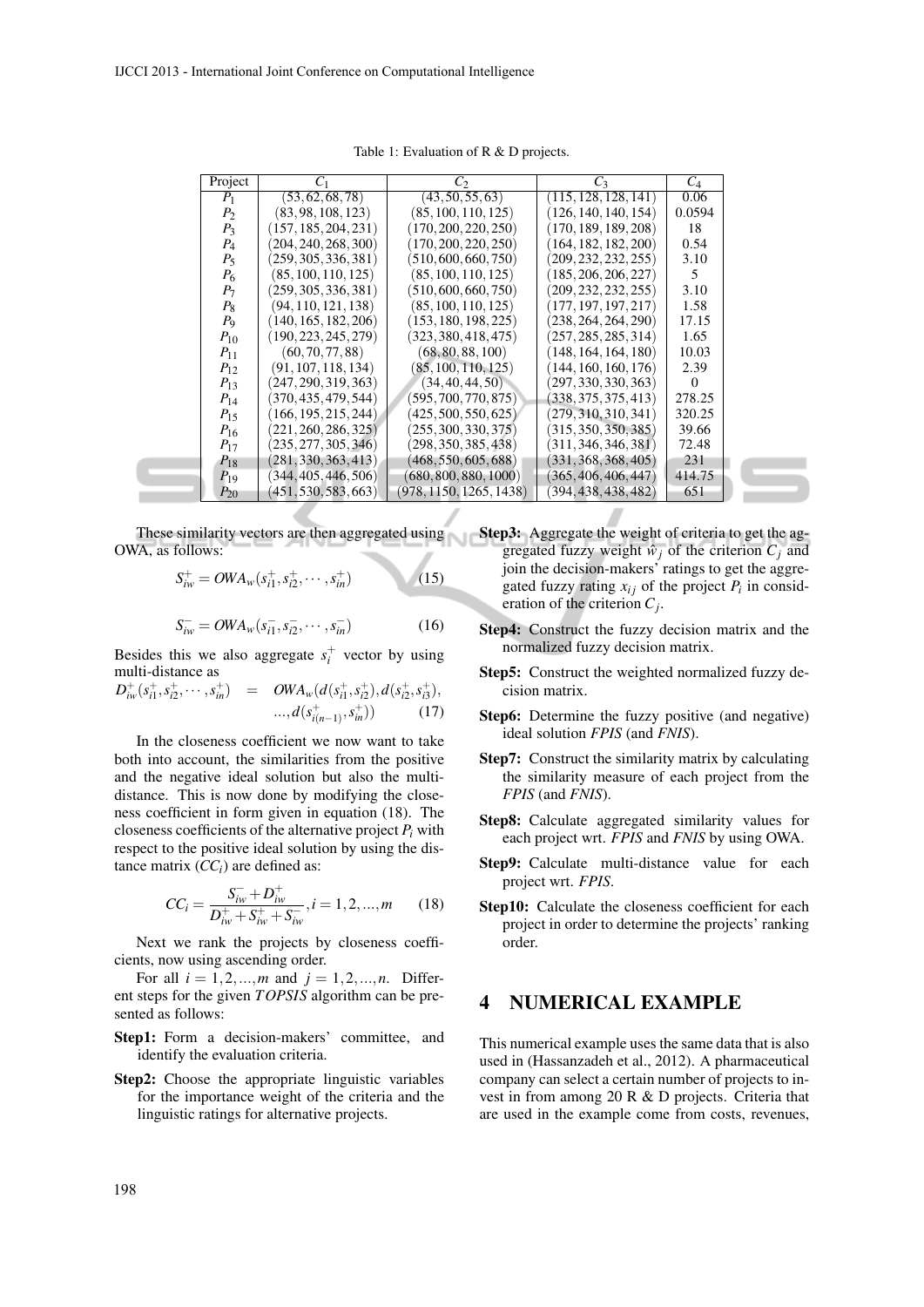budget constraints, and real option values (ROV) calculated for each project by using the pay-off method for real option valuation (Collan et al., 2009); these are represented as trapezoidal fuzzy numbers. First and third criteria are cost criterias and second and fourth, benefit criterias.

In Table 1 one can see evaluations of the different criteria by using trapezoidal fuzzy numbers. The fourth (ROV) criterion is carried out in computations as a fuzzy number of form  $A = (a_1, a_2, a_3, a_4)$ , where  $a_1 = a_2 = a_3 = a_4.$ 

For different  $\alpha$  values, the following Table 2 shows the computed closeness coefficients and the rankings for each of the twenty projects for three different orness values  $\alpha$ . In computation of fuzzy numbers a larger set of values of  $\alpha$  was used. There  $\alpha$ values were  $\alpha = 0.1, 0.2, \dots, 0.9, 1$ .

Table 2: Projects' closeness coefficients values and rankings, for  $\alpha = 0.1, 0.5, 1$ .

| Project  | $\overline{CC_{(\alpha=0.1)}}$ | Rank           | $\overline{CC_{(\alpha=0.5)}}$ | Rank | $\overline{CC_{(\alpha=1)}}$ | Rank           |
|----------|--------------------------------|----------------|--------------------------------|------|------------------------------|----------------|
| $P_{1}$  | 0.83                           | 19             | 0.710                          | 8    | 0.709                        | 8              |
| $P_2$    | 0.813                          | 13             | 0.728                          | 11   | 0.728                        | 11             |
| $P_3$    | 0.79                           | 10             | 0.741                          | 15   | 0.741                        | 15             |
| $P_4$    | 0.80                           | 11             | 0.751                          | 19   | 0.751                        | 19             |
| $P_5$    | 0.61                           | 2              | 0.614                          | 2    | 0.615                        | $\overline{2}$ |
| $P_6$    | 0.821                          | 17             | 0.74                           | 14   | 0.739                        | 14             |
| $P_7$    | 0.819                          | 15             | 0.717                          | 10   | 0.716                        | 10             |
| $P_8$    | 0.824                          | 18             | 0.744                          | 17   | 0.743                        | 17             |
| $P_{9}$  | 0.809                          | 12             | 0.751                          | 18   | 0.75                         | 18             |
| $P_{10}$ | 0.68                           | 6              | 0.681                          | 7    | 0.682                        | 7              |
| $P_{11}$ | 0.81                           | 14             | 0.716                          | 9    | 0.715                        | 9              |
| $P_{12}$ | 0.82                           | 16             | 0.737                          | 13   | 0.736                        | 13             |
| $P_{13}$ | 0.85                           | 20             | 0.798                          | 20   | 0.797                        | 20             |
| $P_{14}$ | 0.64                           | 4              | 0.674                          | 6    | 0.674                        | 6              |
| $P_{15}$ | 0.58                           |                | 0.612                          | 1    | 0.613                        | $\mathbf{1}$   |
| $P_{16}$ | 0.77                           | 9              | 0.742                          | 16   | 0.743                        | 16             |
| $P_{17}$ | 0.75                           | 8              | 0.729                          | 12   | 0.729                        | 12             |
| $P_{18}$ | 0.64                           | 3              | 0.672                          | 5    | 0.673                        | 5              |
| $P_{19}$ | 0.68                           | 5              | 0.661                          | 4    | 0.662                        | 4              |
| $P_{20}$ | 0.71                           | $\overline{7}$ | 0.652                          | 3    | 0.651                        | 3              |

In Table 3, the minimum, mean, and the maximum rankings from our experimental setup are summarized. These are then used in the formation of triangular fuzzy numbers for each project.

Table 3: The minimum, mean, and the maximum rankings.

| Project            | Minimum        | Mean | Maximum        |
|--------------------|----------------|------|----------------|
| $P_1$              | 8              | 10.3 | 19             |
| P <sub>2</sub>     | 11             | 11.9 | 14             |
| $P_3$              | 10             | 13.7 | 15             |
| $P_4$              | 11             | 17.1 | 19             |
| $P_5$              | 2              | 2    | 2              |
| $P_6$              | 14             | 15.2 | 18             |
| $P_7$              | 10             | 11   | 15             |
| $P_{8}$            | 17             | 17.5 | 19             |
| P <sub>Q</sub>     | 12             | 17.1 | 18             |
| $P_{10}$           | 6              | 6.8  | $\overline{7}$ |
| $P_{11}$           | 9              | 10   | 14             |
| $\mathcal{P}_{12}$ | 13             | 14.1 | 17             |
| $P_{13}$           | 20             | 20   | 20             |
| $P_{14}$           | $\overline{4}$ | 5.4  | 6              |
| $P_{15}$           | 1              | 1    | $\mathbf{1}$   |
| $P_{16}$           | 9              | 13.6 | 16             |
| $P_{17}$           | 8              | 10.5 | 12             |
| $P_{18}$           | 3              | 4.4  | 5              |
| $P_{19}$           | $\overline{4}$ | 4.3  | 5              |
| $P_{\rm 20}$       | 3              | 4.1  | 7              |

Total ordering is found for fuzzy numbers presented in Table 3 by using the method introduced by Kaufman and Gupta (Kaufman and Gupta, 1988). For this purpose removal number, dispersion, and modal value are calculated in a way presented above - Table 4 presents the resulting overall ranking. According to the result the top five projects are 15,5,18,19, and 20.

Table 4: Overall rankings of the R & D projects using removal number, dispersion, and modal value.

|   | Project         | Rank             | Removal no | div              | mode             |  |
|---|-----------------|------------------|------------|------------------|------------------|--|
|   | $P_{15}$        | 1                | 1          | $\boldsymbol{0}$ | 1                |  |
|   | $P_5$           | $\boldsymbol{2}$ | $\sqrt{2}$ | $\mathbf{0}$     | $\boldsymbol{2}$ |  |
|   | $P_{18}$        | 3                | 4.2        | $\overline{c}$   | 4.4              |  |
|   | $P_{19}$        | $\overline{4}$   | 4.4        | $\mathbf{1}$     | 4.3              |  |
|   | $P_{20}$        | 5                | 4.55       | 4                | 4.1              |  |
|   | $P_{14}$        | 6                | 5.2        | $\mathbf{2}$     | 5.4              |  |
|   | $P_{10}$        | $\boldsymbol{7}$ | 6.65       | $\mathbf{1}$     | 6.8              |  |
|   | $P_{17}$        | 8                | 10.25      | $\overline{4}$   | 10.5             |  |
|   | $P_{11}$        | 9                | 10.75      | 5                | 10               |  |
| ŗ | $P_7$           | 10               | 11.75      | 5                | 11               |  |
|   | $P_1$           | 11               | 11.9       | 11               | 10.3             |  |
|   | $\mathcal{P}_2$ | 12               | 12.2       | 3                | 11.9             |  |
|   | $P_{16}$        | 13               | 13.05      | $\overline{7}$   | 13.6             |  |
|   | $P_3$           | 14               | 13.1       | 5                | 13.7             |  |
|   | $P_{12}$        | 15               | 14.55      | $\overline{4}$   | 14.1             |  |
|   | $P_6$           | 16               | 15.6       | 4                | 15.2             |  |
|   | P <sub>9</sub>  | 17               | 16.05      | 6                | 17.1             |  |
|   | $P_4$           | 18               | 16.05      | 8                | 17.1             |  |
|   | $P_8$           | 19               | 17.75      | $\overline{c}$   | 17.5             |  |
|   | $P_{13}$        | 20               | 20         | $\boldsymbol{0}$ | 20               |  |
|   |                 |                  |            |                  |                  |  |

## 5 CONCLUSIONS

A new multiple-criteria decision making approach was presented; it is an extension for the fuzzy similarity based fuzzy TOPSIS. OWA was used for aggregating similarity to fuzzy negative and positive ideal solutions for each criterion and multi-distance was used in collecting information about the "similarity of these similarities" that can be understood as a measure of homogeneity or consistency of a given project. This has allowed the inclusion of more relevant information than the use of a simple defuzzification. The method was applied to a R & D project selection problem. The results are dependent on the proper selection of α, when the weights are generated for the OWA operator. This weight generation was done by using O'Hagan's method that finds the weights as an optimal solution for a predefined (given) orness value (α). We examined the effect of the pre-selection by testing with a number of orness values. We presented a way to take in to consideration the "created" information with different orness values by forming fuzzy numbers from the different rankings of the projects